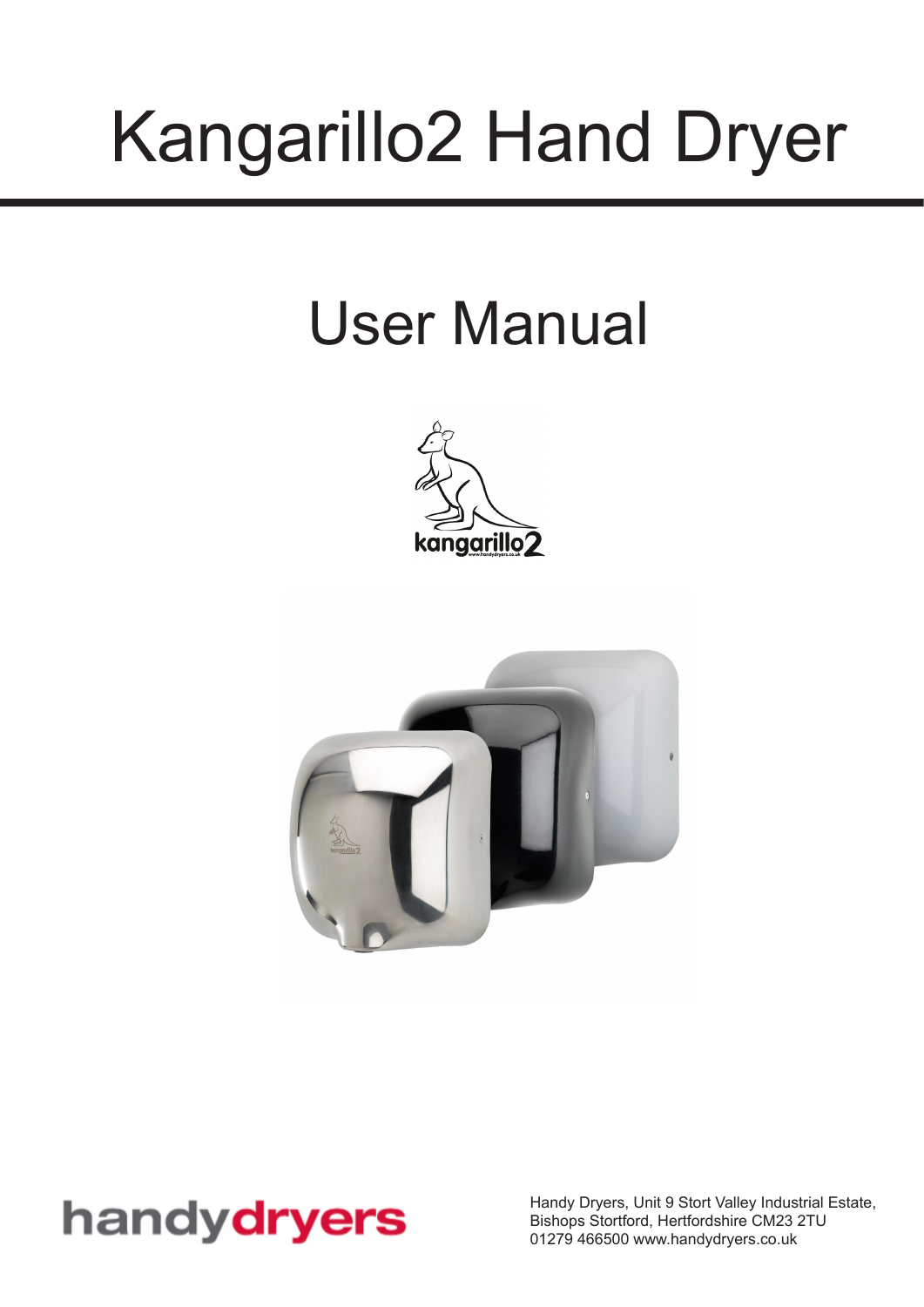Do not install in the following places as this may cause the unit to malfunction

- In areas with temperatures below 10°c or above 40°c
- Where the unit is likely to be splashed by water
- In direct sunlight
- In an area where there is condensation
- In an area close to chemicals or gases
- In altitude over the range of 0-2000m

Installation location

- A minimum distance of 100mm should be left clear either side of the unit
- Avoid locations where people or doors might damage the unit
- Choose a completely flat wall to mount onto



This is the mounting height from the floor to the bottom of the hand dryer.

\*Power cord should be 1.5mm<sup>2</sup>-2.0mm<sup>2</sup>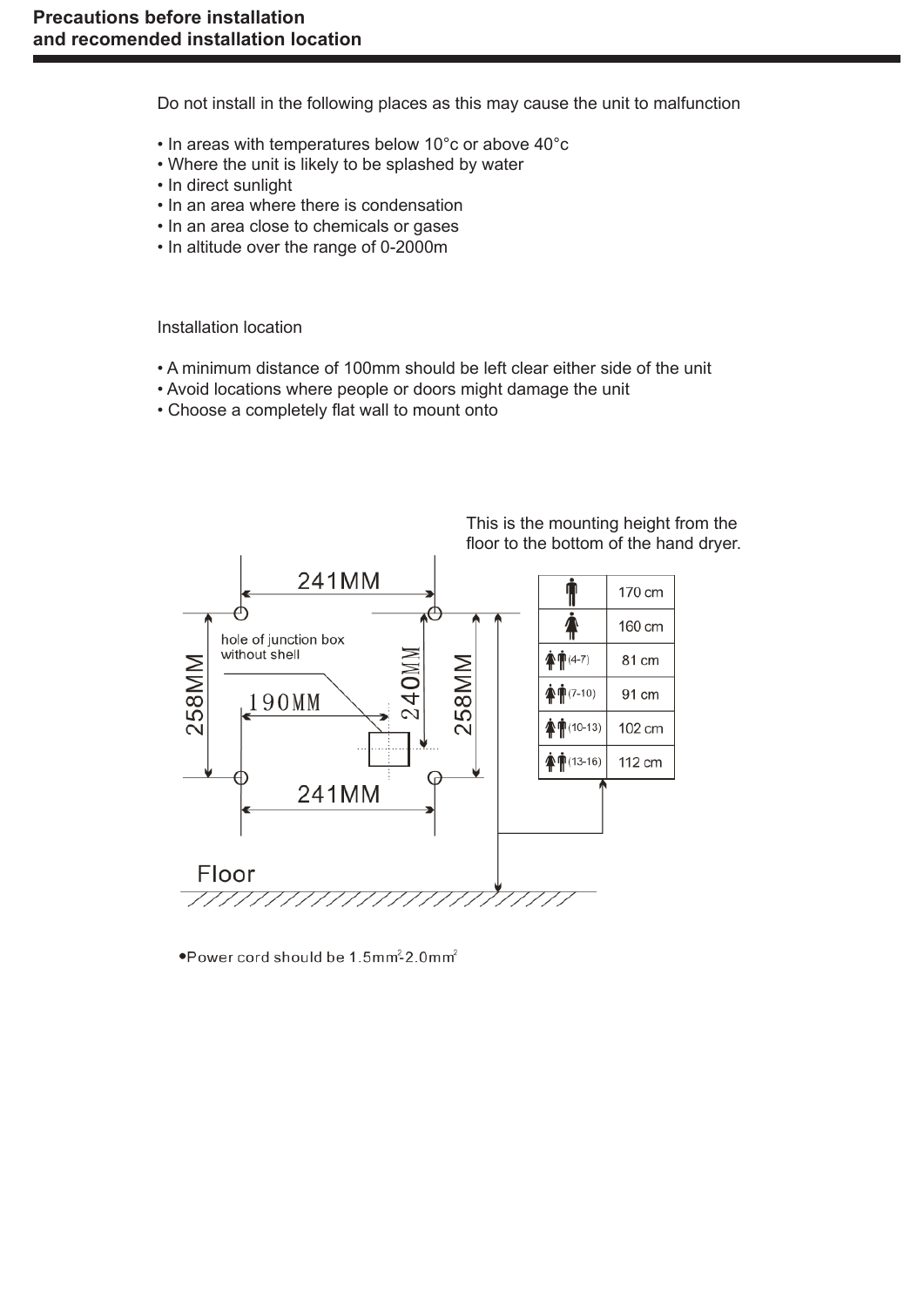

**Electrical diagram**

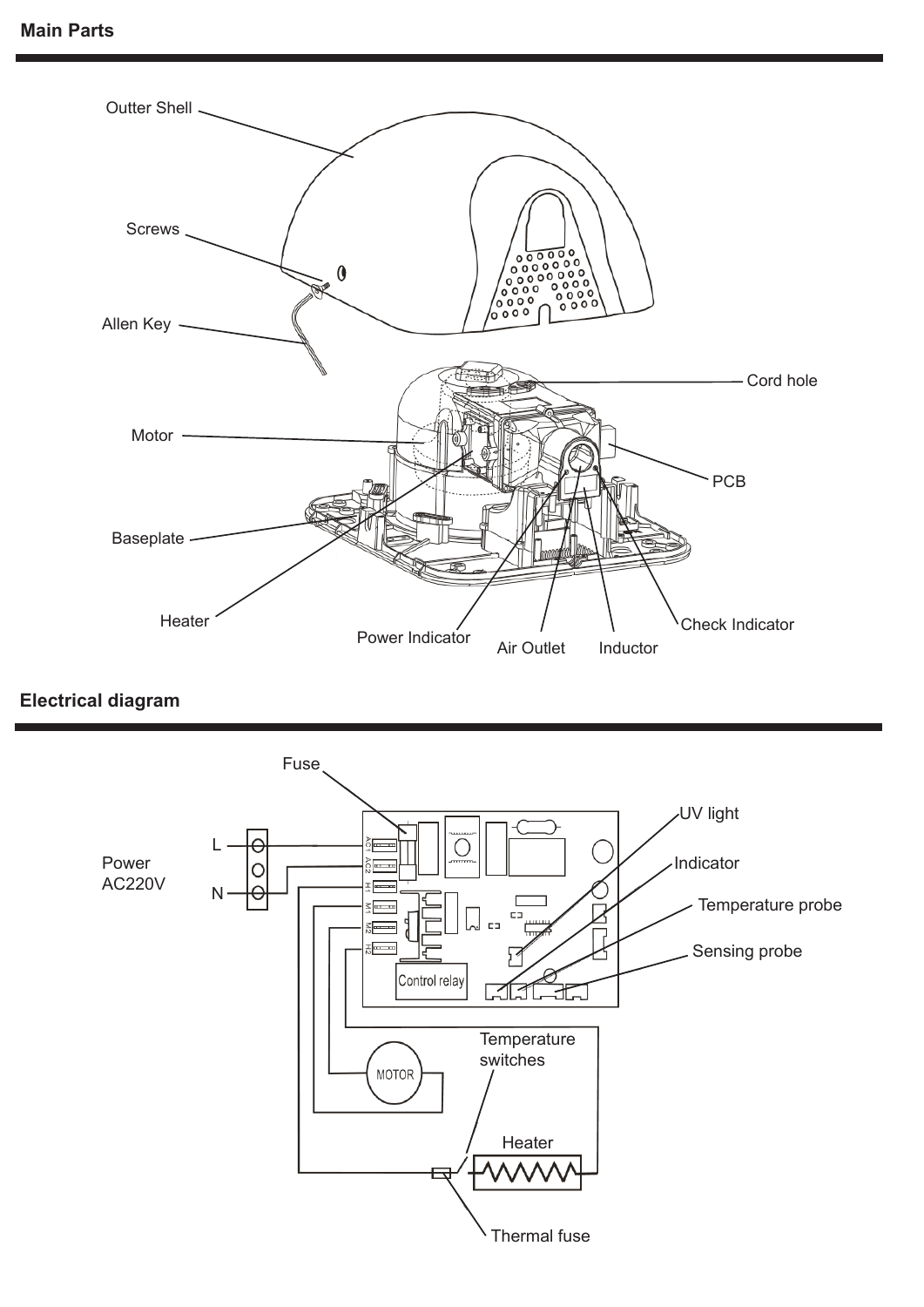

External Maintenance

- Wipe clean with a soft dry cloth
- Use only neutral detergents
- $\bullet\cdot$  Do not use solvents, acid or alkali cleaners or hard brushes as these can damage the machine surface or cause it to discolour



#### **Packing List**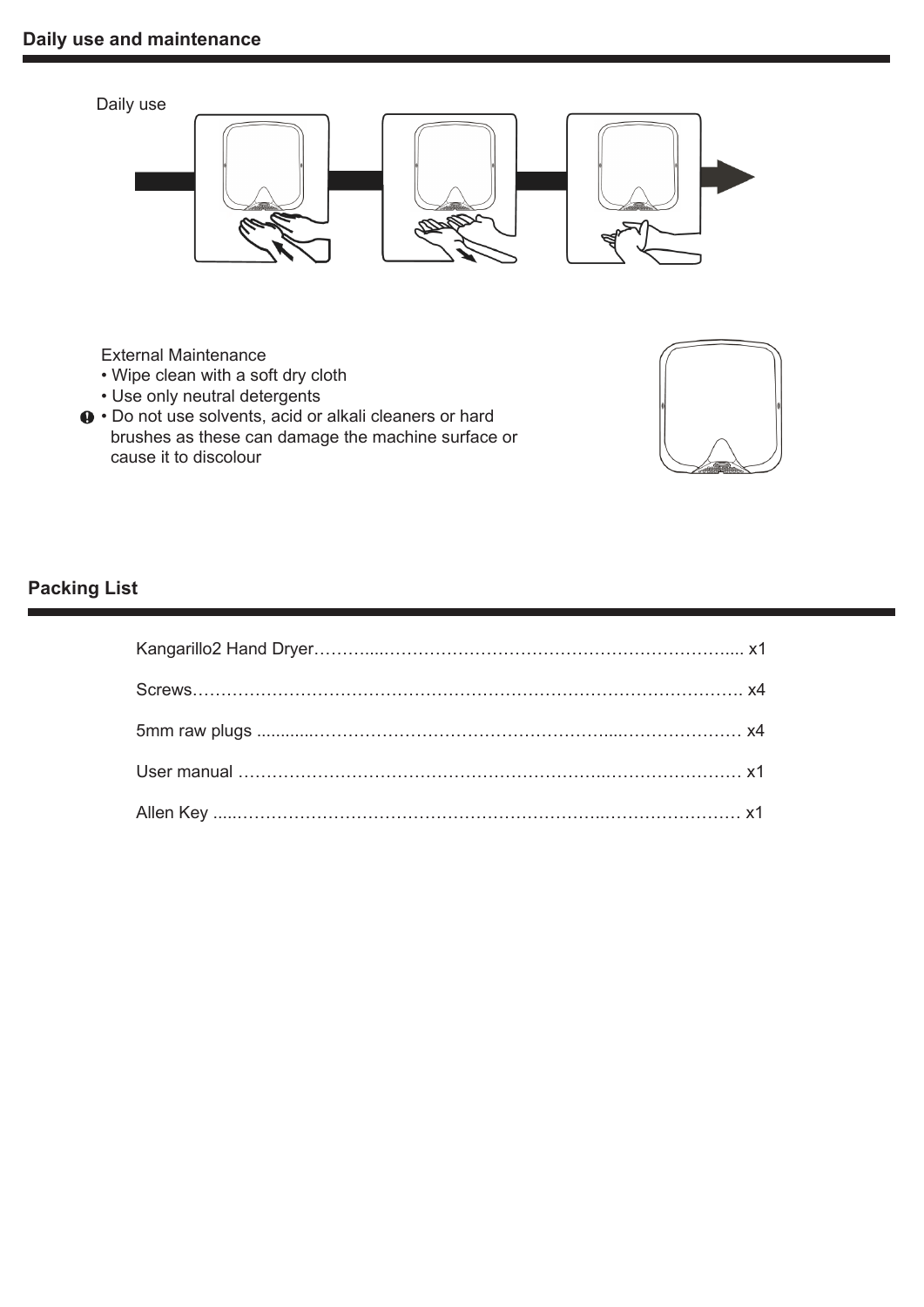When installing with a spur, you should install this to the right above the hand dryer. The distance should be between 20 - 50cm.

Alternatively, a direct power feed can be fed into the back of the unit.

Remove the cover by using the allen key provided to undo the two screws.

Pull the cover upwards to remove.

Connect to the power as shown

Replace the cover and tighten the two screws with the allen key.